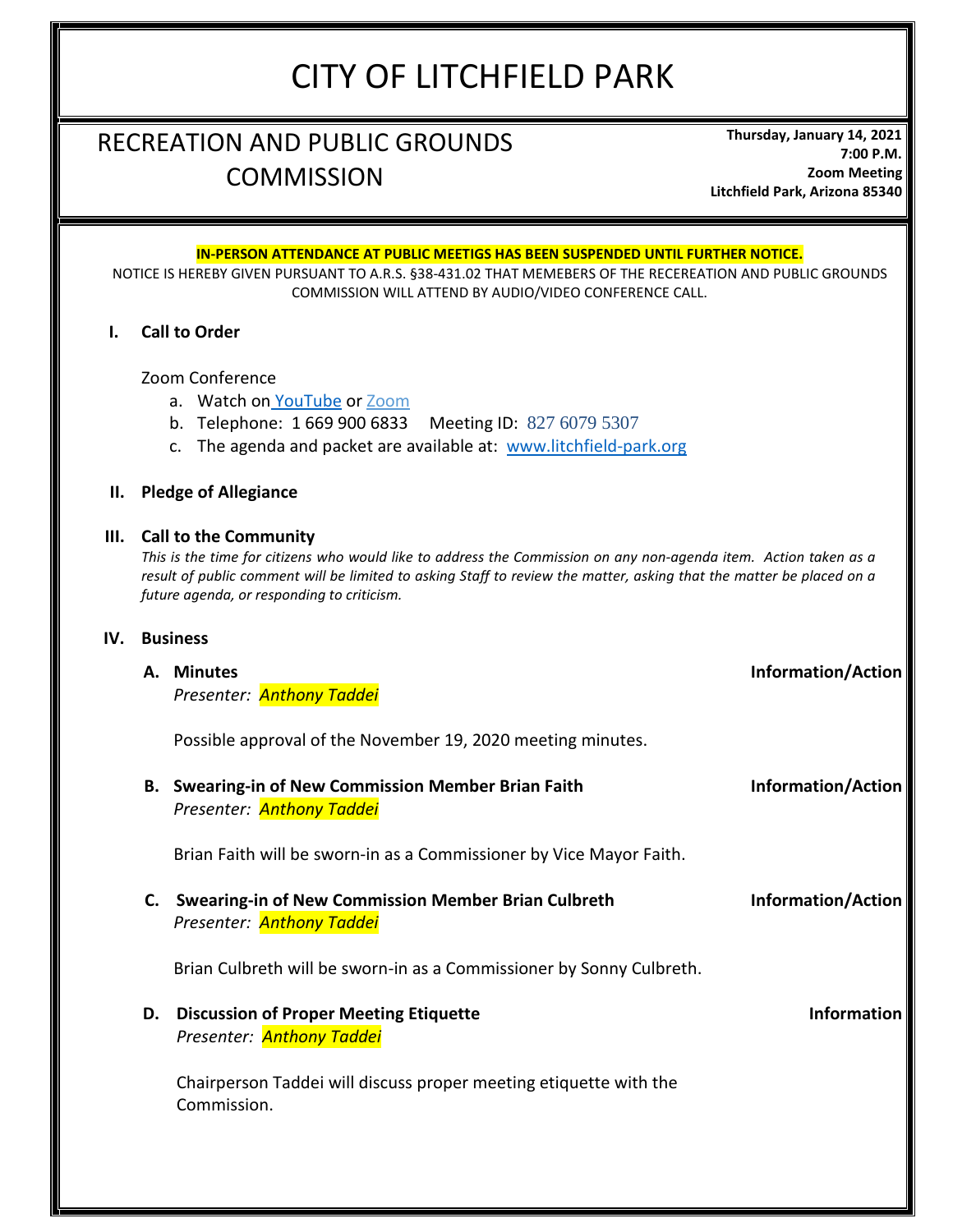|       |                                                                                | E. City Way-finding Signage<br>Presenter: Matthew Williams                                                                                                                                                                     | <b>Information/Action</b> |  |
|-------|--------------------------------------------------------------------------------|--------------------------------------------------------------------------------------------------------------------------------------------------------------------------------------------------------------------------------|---------------------------|--|
|       |                                                                                | Mr. Williams discuss way-finding signage with the Commission.                                                                                                                                                                  |                           |  |
|       |                                                                                | F. Tree Carving Quotes and Designs<br>Presenter: Matthew Williams                                                                                                                                                              | <b>Information/Action</b> |  |
|       |                                                                                | Mr. Williams will ask the Commission for the consideration of requesting<br>proposals for tree carving quotes and designs.                                                                                                     |                           |  |
|       |                                                                                | G. City Tree Health Issues<br>Presenter: Kyle Ames                                                                                                                                                                             | Information               |  |
|       |                                                                                | Mr. Ames will discuss the health issues with multiple trees in the<br>community.                                                                                                                                               |                           |  |
| v.    | <b>RPGCOM Topics for Referral to City Council</b><br><b>Information/Action</b> |                                                                                                                                                                                                                                |                           |  |
|       |                                                                                | Discussion of possible topics for referral to the City Council.                                                                                                                                                                |                           |  |
|       |                                                                                | VI. Staff Report on Current Events<br>Presenter: Kyle Ames and Tricia Kramer                                                                                                                                                   | Information               |  |
|       |                                                                                | The Commission will review and possibly discuss the monthly reports<br>provided to City Council from the Public Works and Community and<br>Recreation Services departments.                                                    |                           |  |
|       |                                                                                | <b>VII. Commissioners Report on Current Events</b>                                                                                                                                                                             | <b>Information</b>        |  |
|       |                                                                                | This is the time Commissioners may present a brief summary on current<br>events. The Commission may not propose, discuss, deliberate, or take any<br>legal action on the information presented, pursuant to A.R.S. §38-431.02. |                           |  |
| VIII. |                                                                                | Adjournment                                                                                                                                                                                                                    | <b>Action</b>             |  |
|       |                                                                                |                                                                                                                                                                                                                                |                           |  |
|       |                                                                                | Anthony Taddei, Chairperson                                                                                                                                                                                                    |                           |  |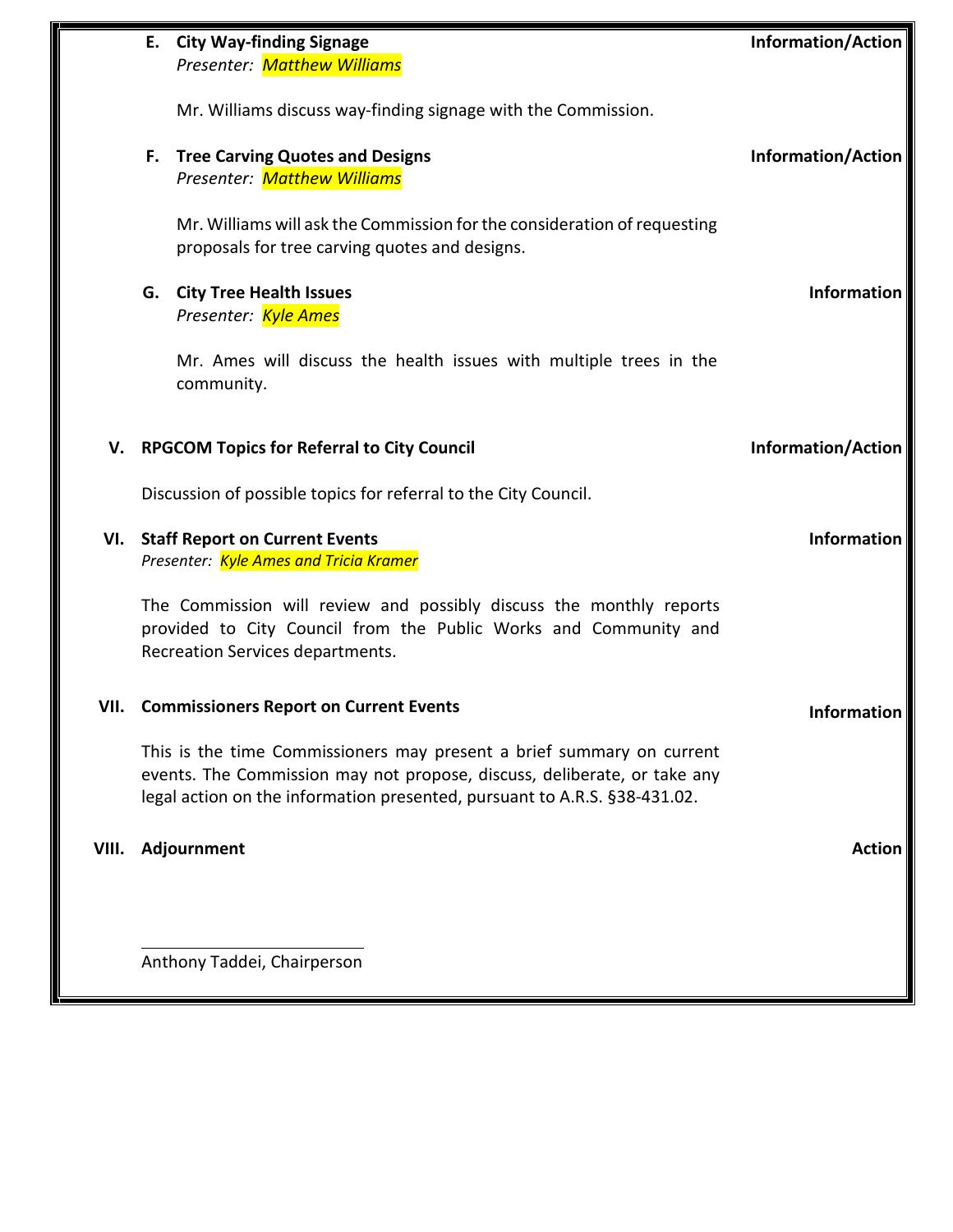## **MINUTES OF THE REGULAR MEETING OF THE LITCHFIELD PARK RECREATION & PUBLIC GROUNDS COMMISSION November 19, 2020**

#### <span id="page-2-0"></span>**I. Call to Order**

The meeting was held via Zoom and called to order by Chairperson Taddei at 7:00 pm.

*Members Present:* Chairperson Taddei, Vice Chairperson Phillips, Commissioners Dun, Schwartz, and Fix.

*Staff Present:* Matthew Williams, Assistant City Manager; Sonny Culbreth, Management Assistant; Richard Alvarado, Public Works Director; Pat McCoy, Sports Coordinator; Tricia Kramer, Special Events Coordinator; Stacey Frederico, Building Safety/Public Works Administrative Assistant.

#### **II. Pledge of Allegiance**

Chairperson Taddei led the Pledge of Allegiance.

#### **III. Response to Call to the Community**

There were no requests to speak during the October 8, 2020 meeting.

#### **IV. Business**

#### **A. Minutes**

Commissioner Schwartz **moved, seconded** by Vice Chairperson Phillips to approve the Minutes of the meetings held on July 9, 2020 and October 8, 2020; **unanimous approval.**

#### **Chairperson Taddei changed the order of the Business agenda items.**

#### **F. Update on City Special Events**

Tricia Kramer gave an update on the fall events;

- Movie Night was a success with 80 vehicles, roughly 300 people. The movie shown was Jimmy Neutron.
- Octoberfest was held on October  $17<sup>th</sup>$ . There were approximately 200 participants and the community enjoyed the new format.
- Fall festival was the first weekend of November. Attendance was approximately 8,000. Vendors and attendees were very mindful of the Covid-19 restrictions and mask requirements.

Christmas in the Park is coming up and will be held on December  $12<sup>th</sup>$  and  $13<sup>th</sup>$ . This is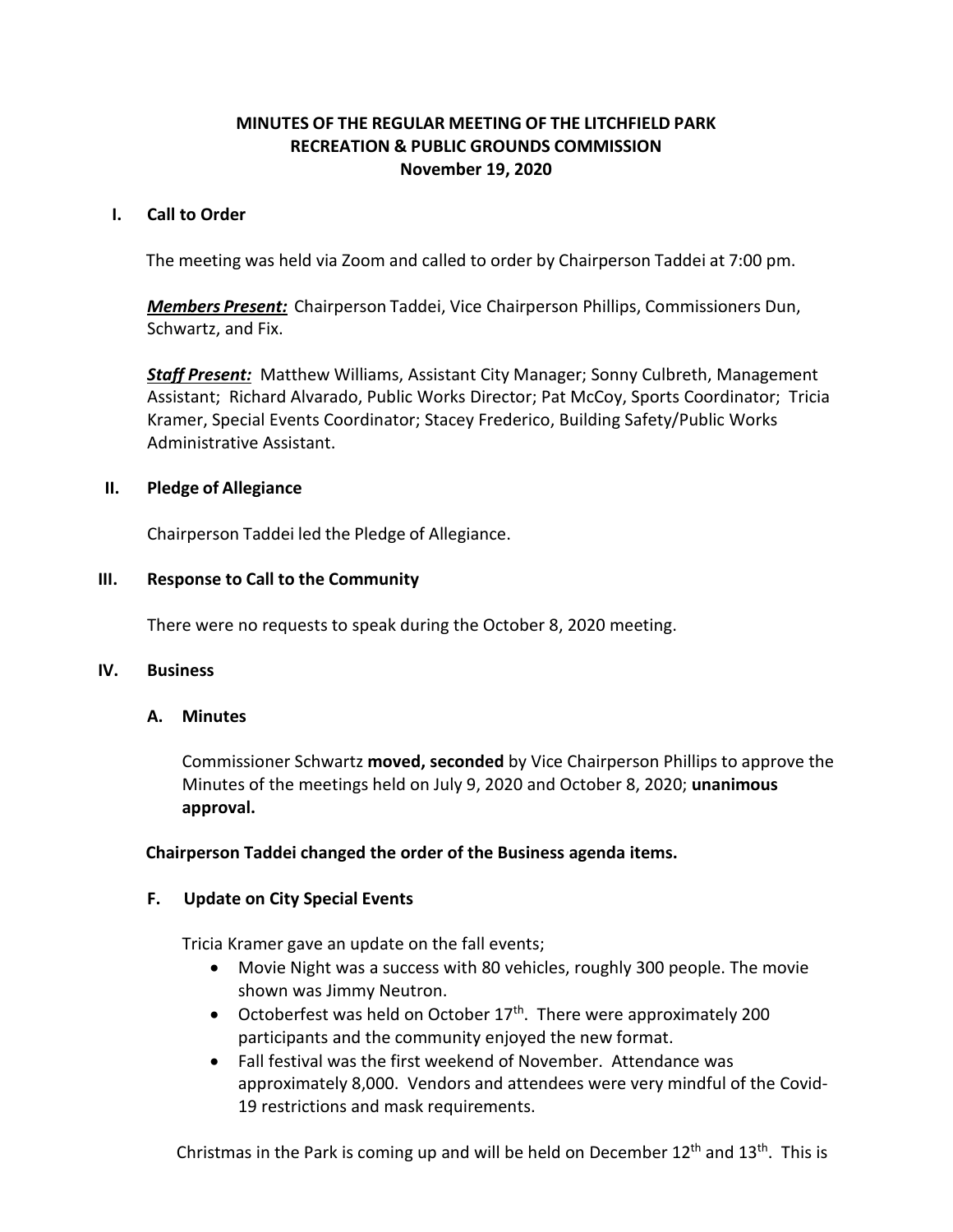a different format from past years. The parade will be virtual this year and there will be a float competition. The Polar Express will also be shown at Memorial Park with shop and food vendors on site.

The Native American Festival has been approved and will be held in January. In addition, the Kiwanis Family run has been approved for February. Further details will come as the events get closer.

#### **B. Discussion/Action Cancellation of November 12, 2020 RPG Meeting**

Mr. Williams reviewed the reason for the cancellation of the November 12, 2020 meeting due to the incorrect zoom meeting ID number on the agenda. There was not any business discussed and the cancellation notices were posted as required.

### **C**. **Update of RPG Commission and Commissioners**

Chairperson Taddei stated he was very honored to have served with Commissioner Schwake and thanked him for his service. Mr. Williams stated that Mr. Schwake was honored at the Council Meeting for his service to the Commission of 17 years.

Mr. Williams informed the Commissioners of the vacant seats on the Commission; a full quorum is 7 and the Commission is currently at 5. Under normal circumstances vacant seats or new Commissioners are sworn in in March. But due to Covid-19 and the recent resignation of Mr. Schwake RPG can recommend to Council to fill the seats early. There are currently three applicants; Brian Culbreth, Brian Faith and Kerry Murphy Giangobbe.

Commissioner Schwartz **moved, seconded** by Commissioner Fix to recommend to City Council to move forward with the appointment of the two vacant positions**; unanimous approval.**

# **D. City Way-finding Signage**

Mr. Williams asked the Commission to look at a photo of way-finding signage included in the agenda packet. There are several way-finding signs on the perimeter of the City to direct visitors to the downtown services. These signs are old and have the old City logo and the Mayor has asked that staff to look into this. There are several ways to go about replacing these signs. An inexpensive way is to resurface the signs with the new logo and wording but using the same frame. Another option is to create a whole new sign which will cost more.

The question was asked if the signs need to be designed around the City Center. Mr. Williams feels these signs are more for the downtown services and restaurants and can always have things added to them as needed.

Chairperson Taddei suggested possibly reaching out to some of the schools art programs to see if this may be a project or competition for the students.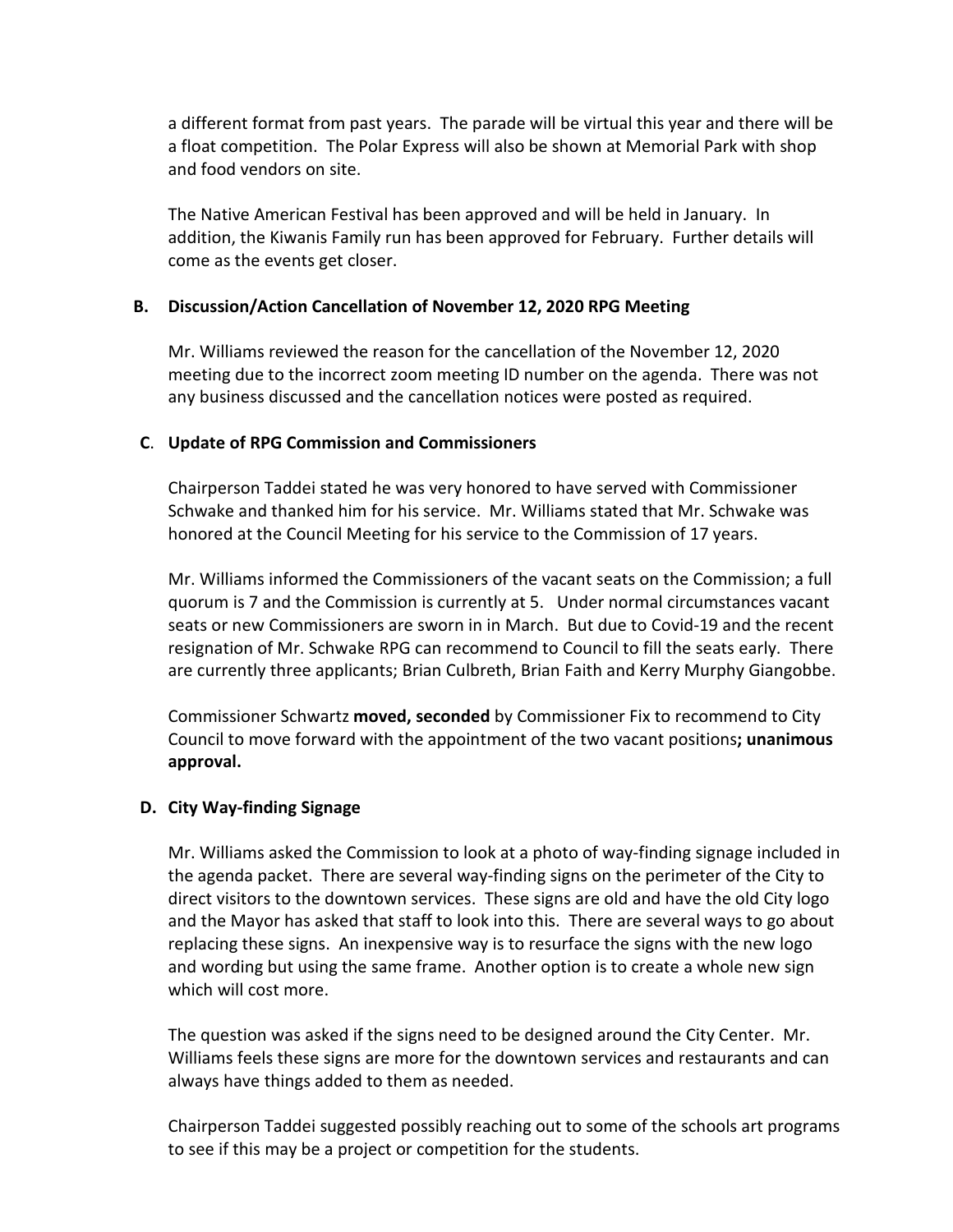Chairperson Taddei **moved, seconded** by Commissioner Fix reach out to art teachers and see if we can get their thoughts some input from the kids; **unanimous approval.**

### **E. Recreation Center Re-organization**

Mr. Williams informed the Commission of the re-organization of the Recreation Center.

- Tricia Kramer is the Community & Recreation Services Director and will continue to oversee the special events.
- Pat McCoy is the Sports Coordinator. He will continue to manage City sports and will now supervise the Recreation Center front office staff.
- Jenna Gore is the Aquatics Coordinator. In addition, she is responsible of the Cityline production, Rec. Center website and social media.
- Seye White is the Preschool Director.

# **G. Discussion / Action Cancellation of Scheduled December 10, 2020 RPG Meeting**

Mr. Williams noted that with the Holidays, traveling, and nothing pressing that the Commission may want to consider cancelling the December 10, 2020 meeting.

Vice Chairperson Phillips **moved, seconded** by Commissioner Fix to cancel the December 10, 2020 meeting; **unanimous approval.**

# **V. RPGCOM Topics for Referral to City Council**

There were no items for referral.

#### **VI. Staff Report on Current Events**

Mr. Williams reported that he will be out of town November  $26<sup>th</sup>$  to December  $7<sup>th</sup>$ .

Mr. McCoy reported:

- The fall season for Flag Football and T-ball will come to end this weekend.
- Winter Basketball League closed registration on Monday, November 16, 2020 with 168 kids.
- Tennis program for November is coming to an end.

Mr. Alvarado reported for the Public Works department the following:

- The Crew is doing a great job with their duties in light of the COVID-19 restrictions.
- Public Works assisted with Movie Night and lined the parking lot.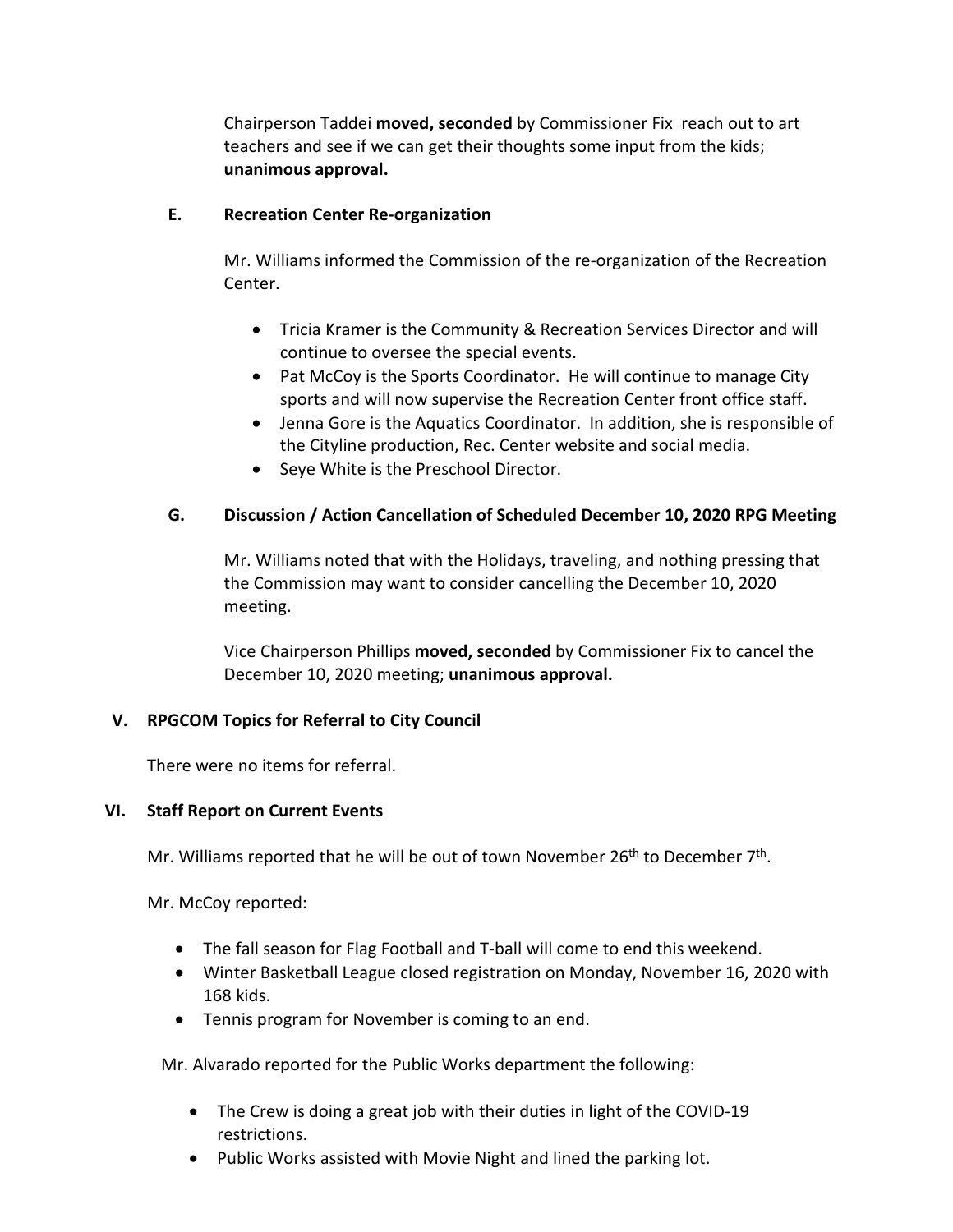- The sidewalk on Fairway Drive and Old Litchfield Rd is new and has been widen.
- Solar sensors have been added to the La Loma Homestead for security.
- Public Works is working with the Recreation Center on getting a proposal for painting the wall at the pool.

## **VII. Commissioners' Report on Current Events**

- Vice Chairperson Phillips thanked Mr. Alvarado for installing the doggie bag dispenser.
- Commissioner Fix complimented Mr. Alvarado on the over seeding of the parks and how good they look.
- Commissioner Schwartz commented on how well Oktoberfest was run.

### **VIII. Adjournment**

Commissioner Schwartz **moved, seconded** by Vice Chairperson Phillipsto adjourn the meeting; **unanimous approval.** The meeting was adjourned at 7:47PM.

### **APPROVED:**

# **RECREATION AND PUBLIC GROUNDS COMMISSION**

Anthony Taddei, Chairperson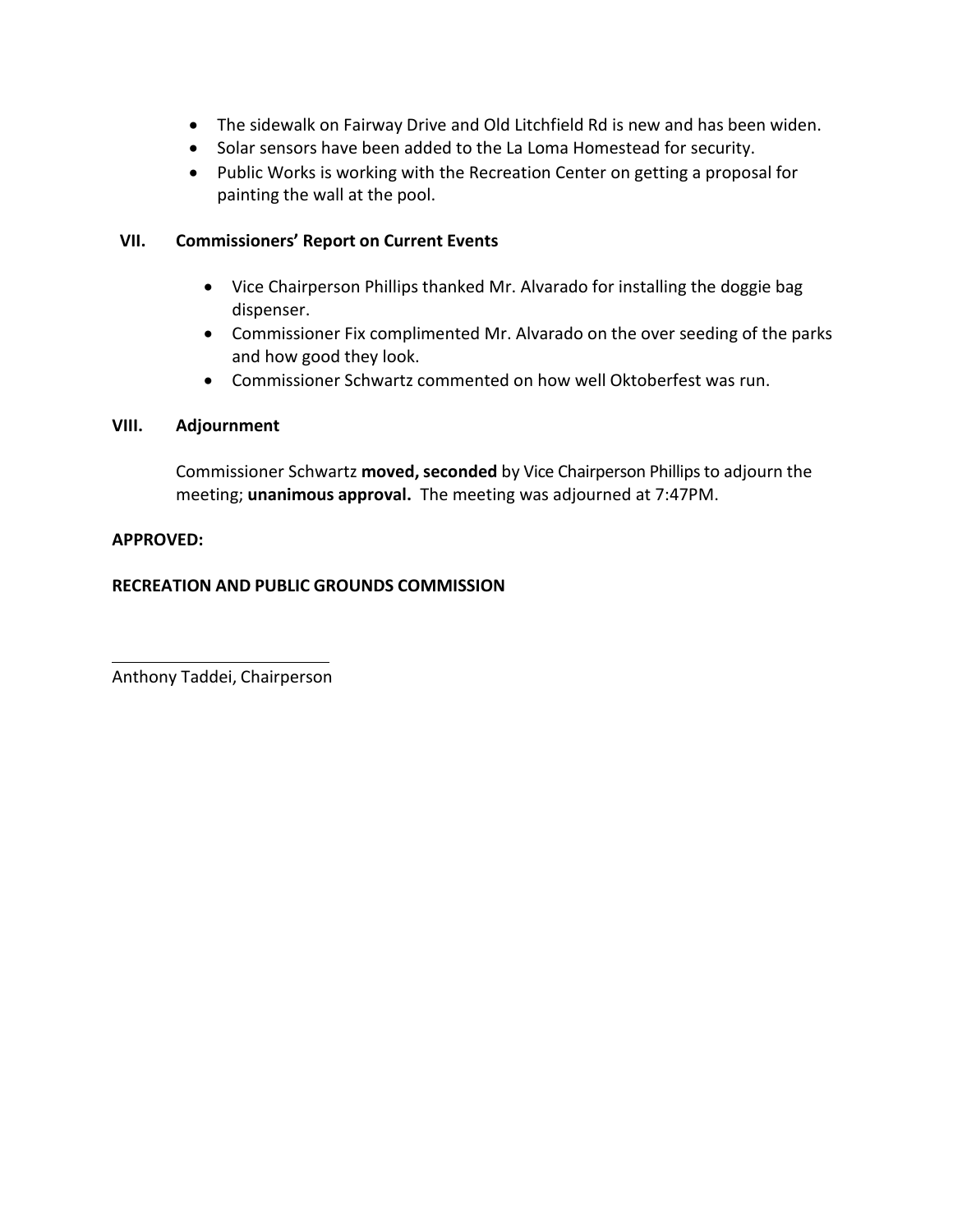<span id="page-6-0"></span>